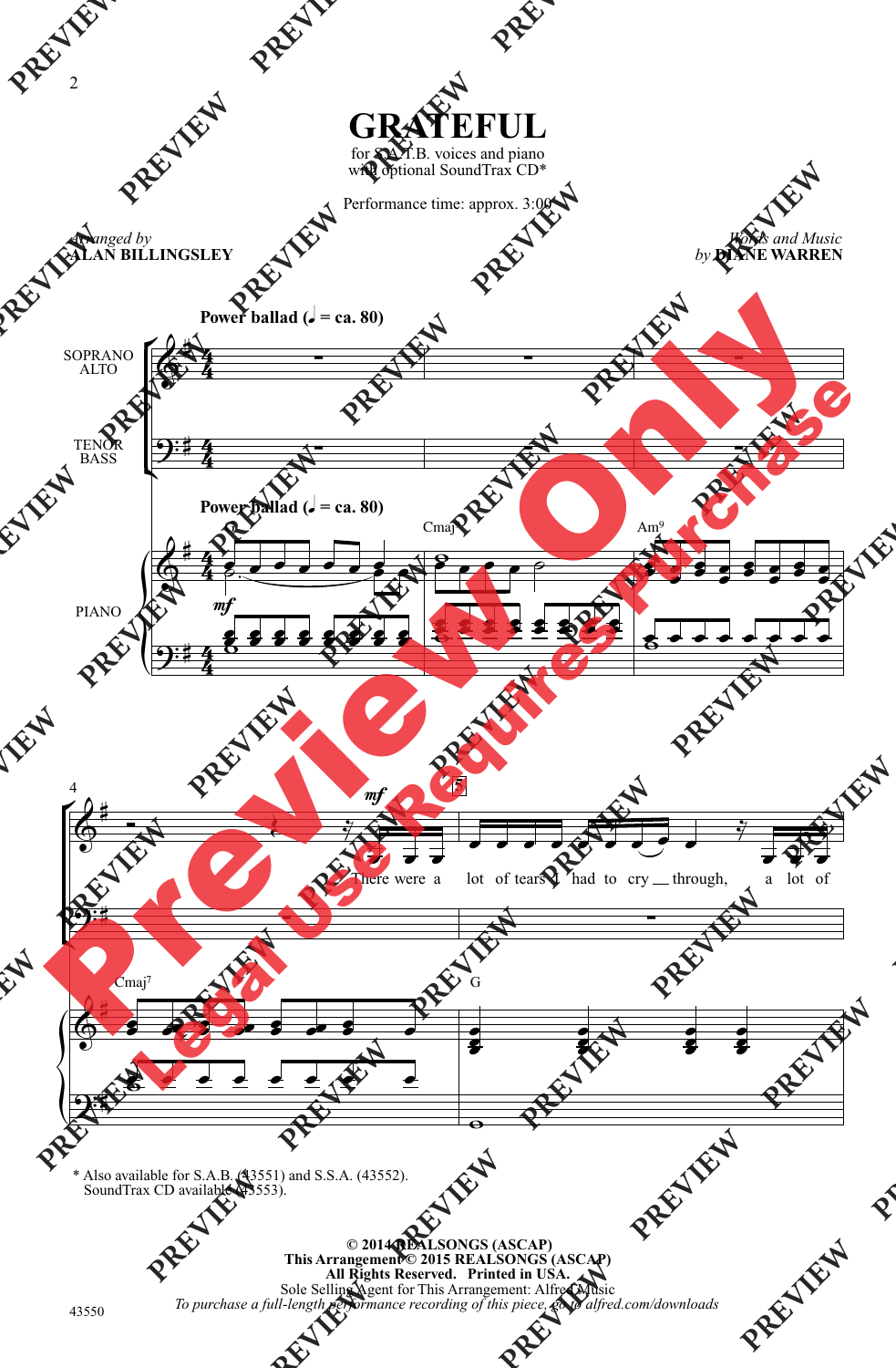

43550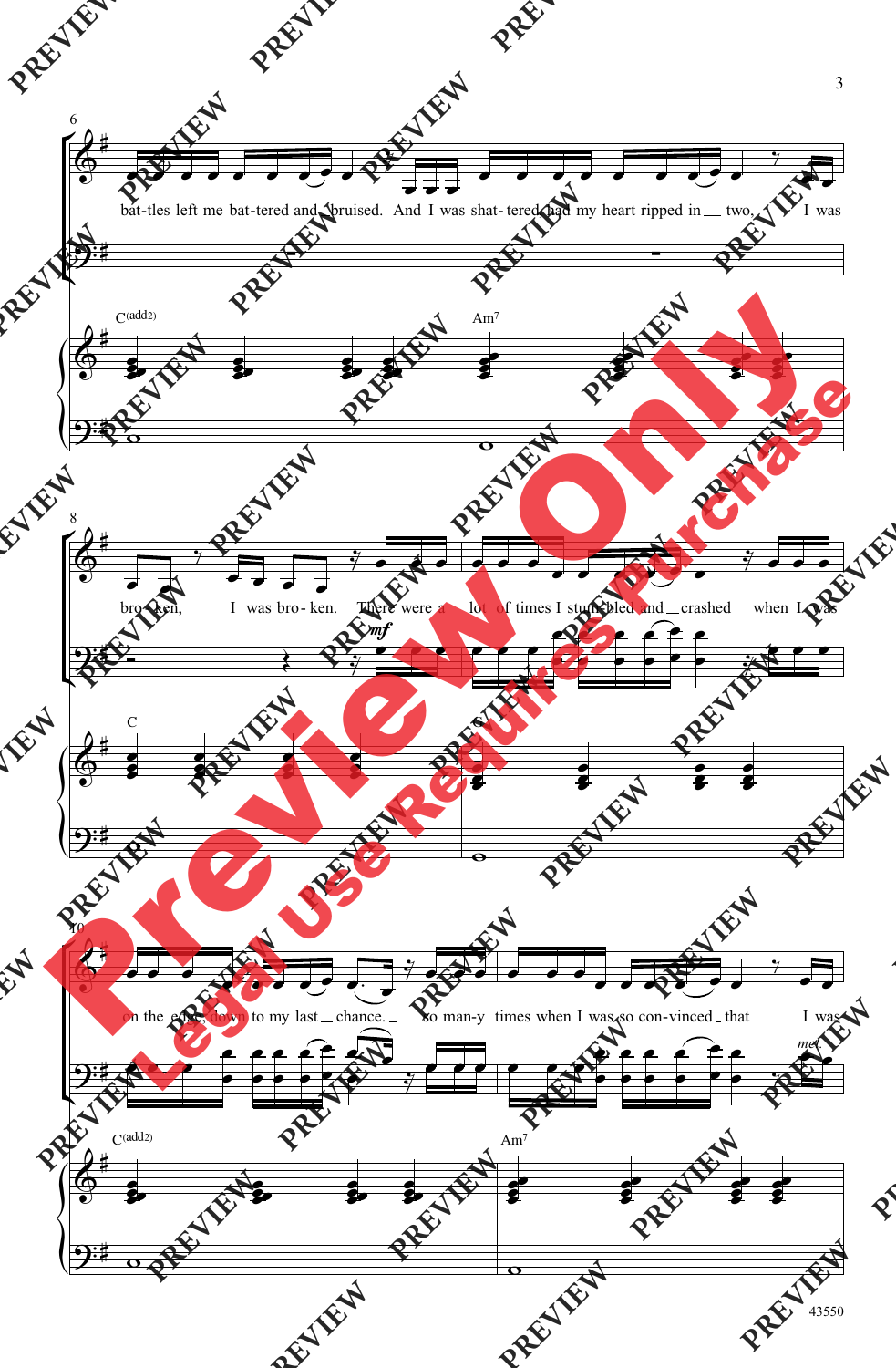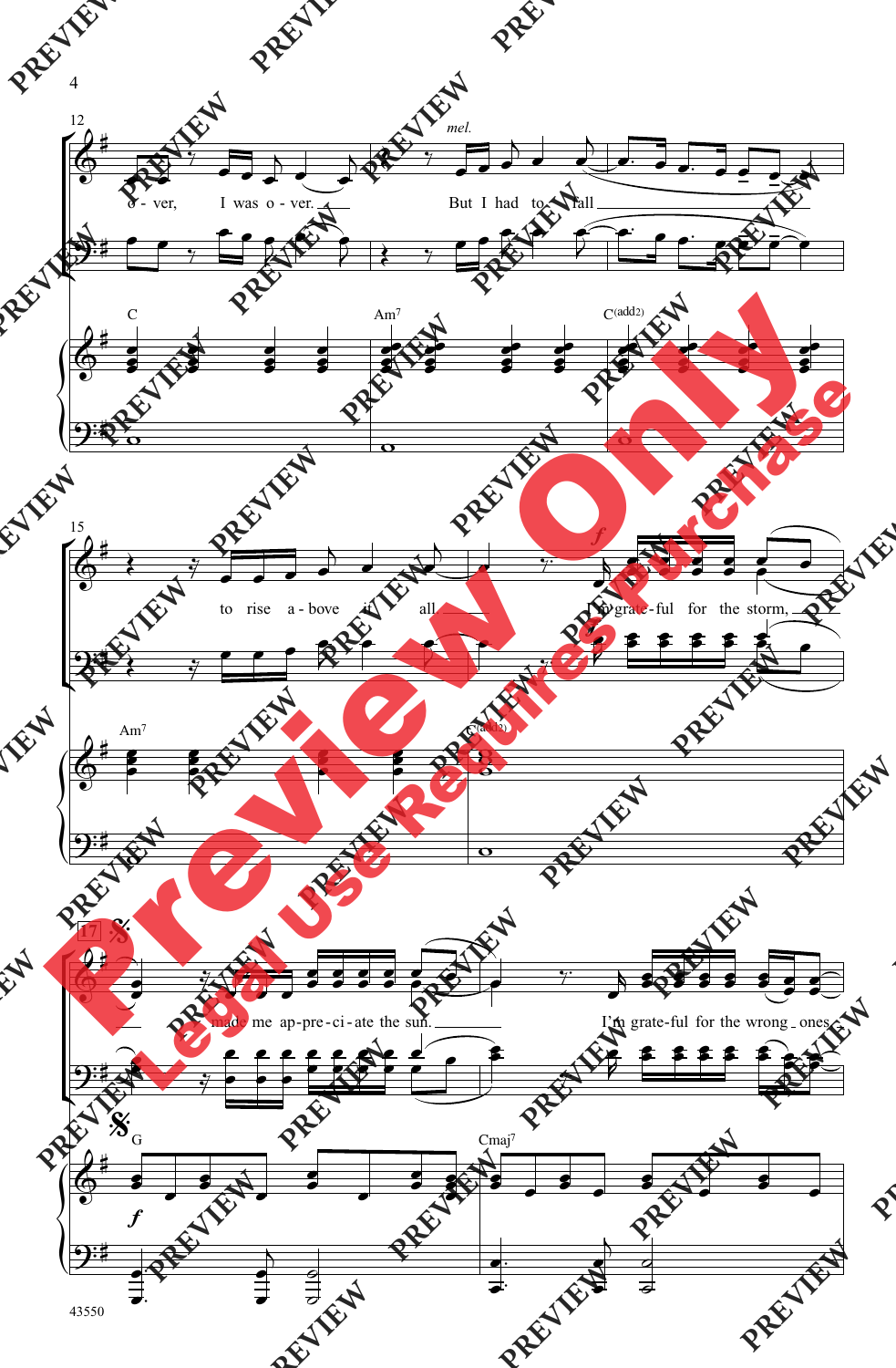

5

43550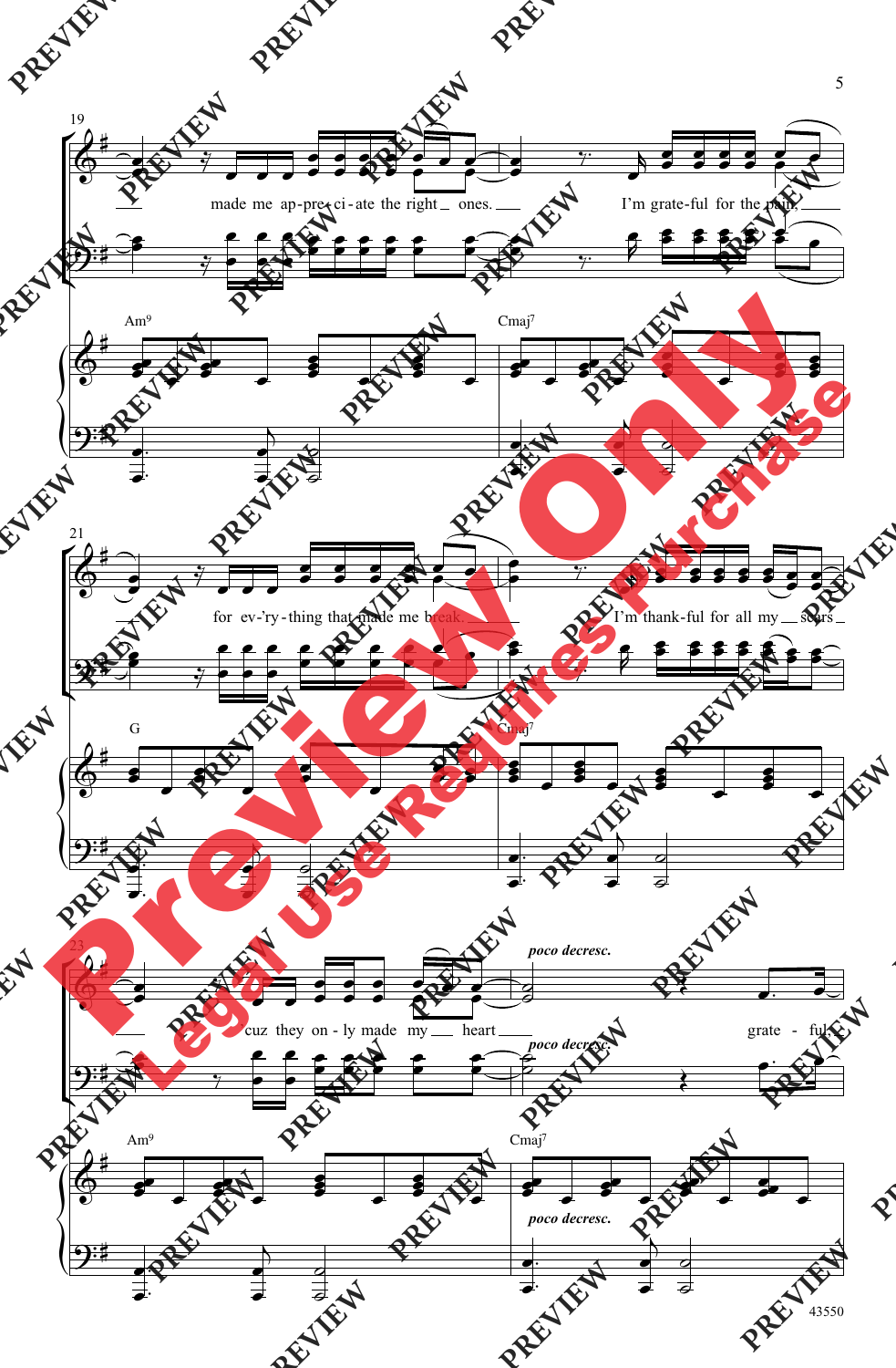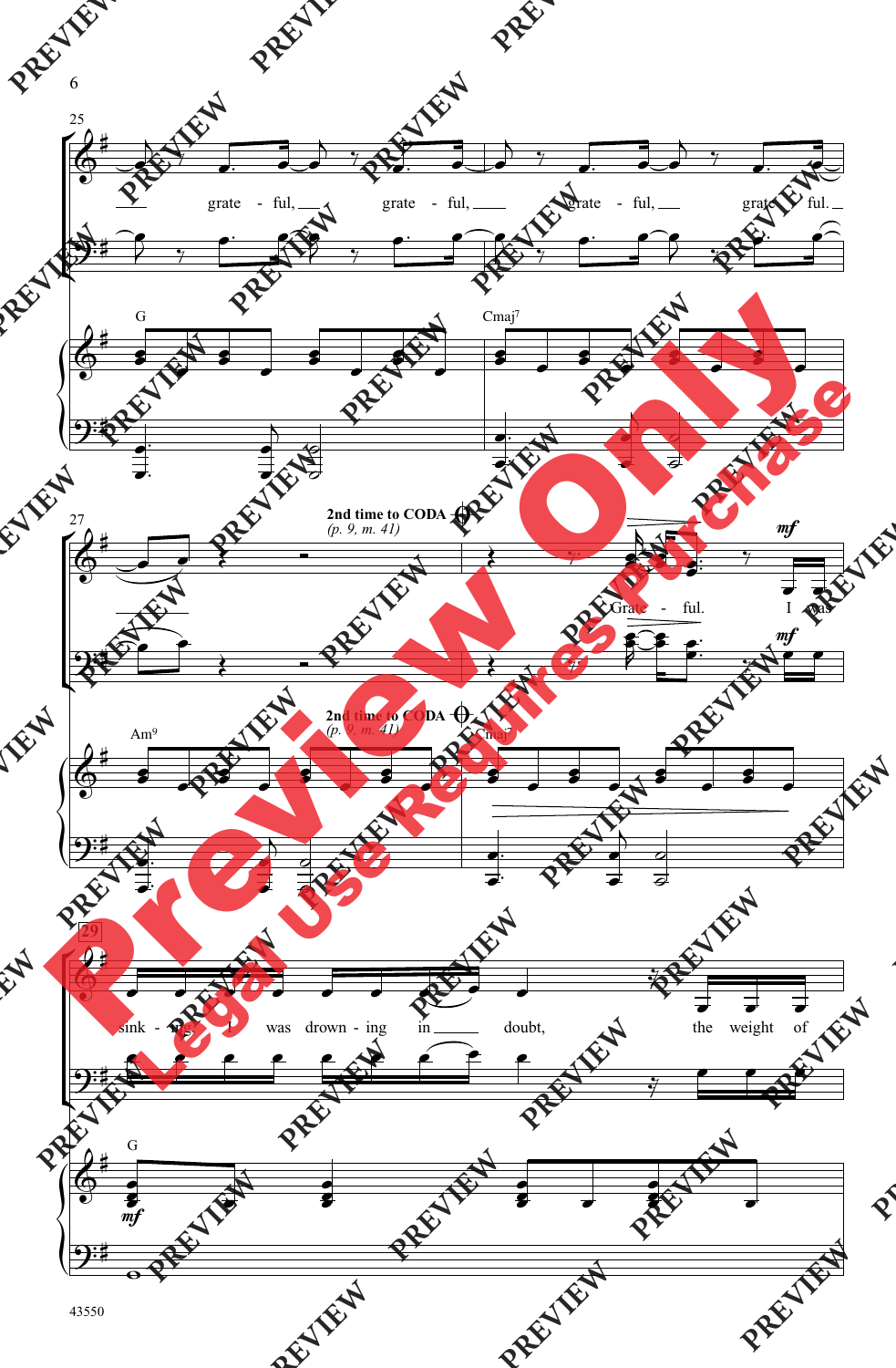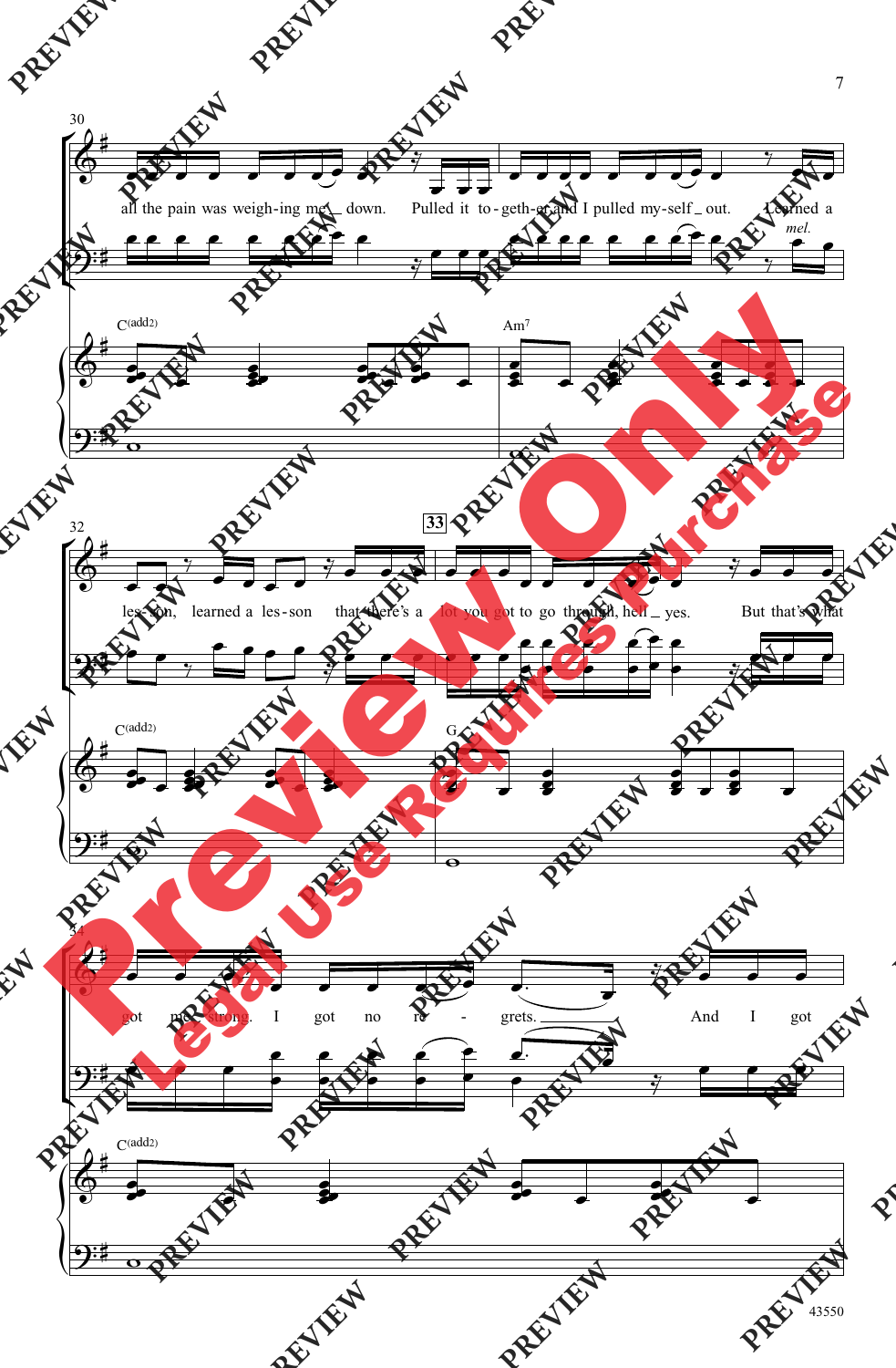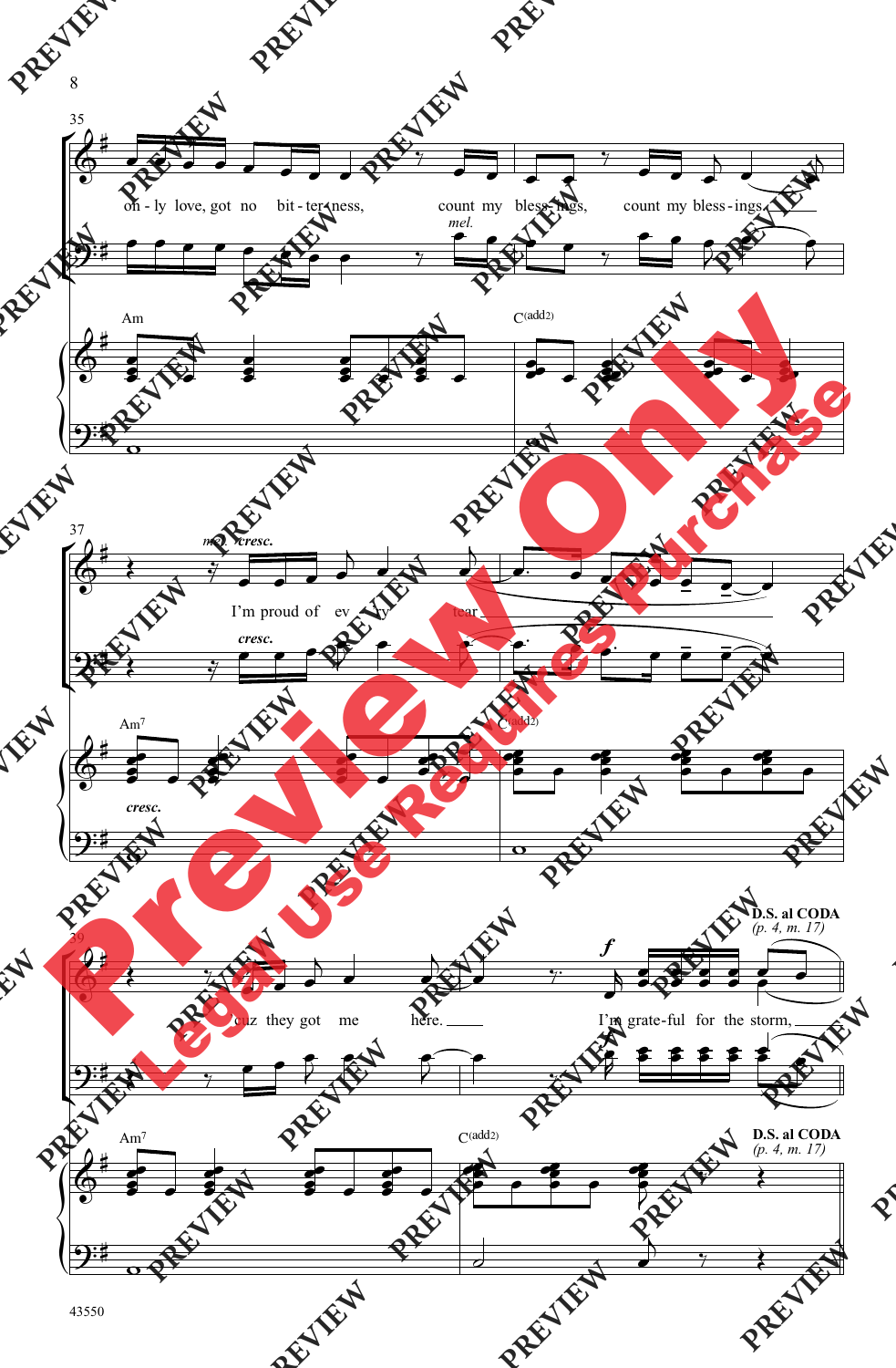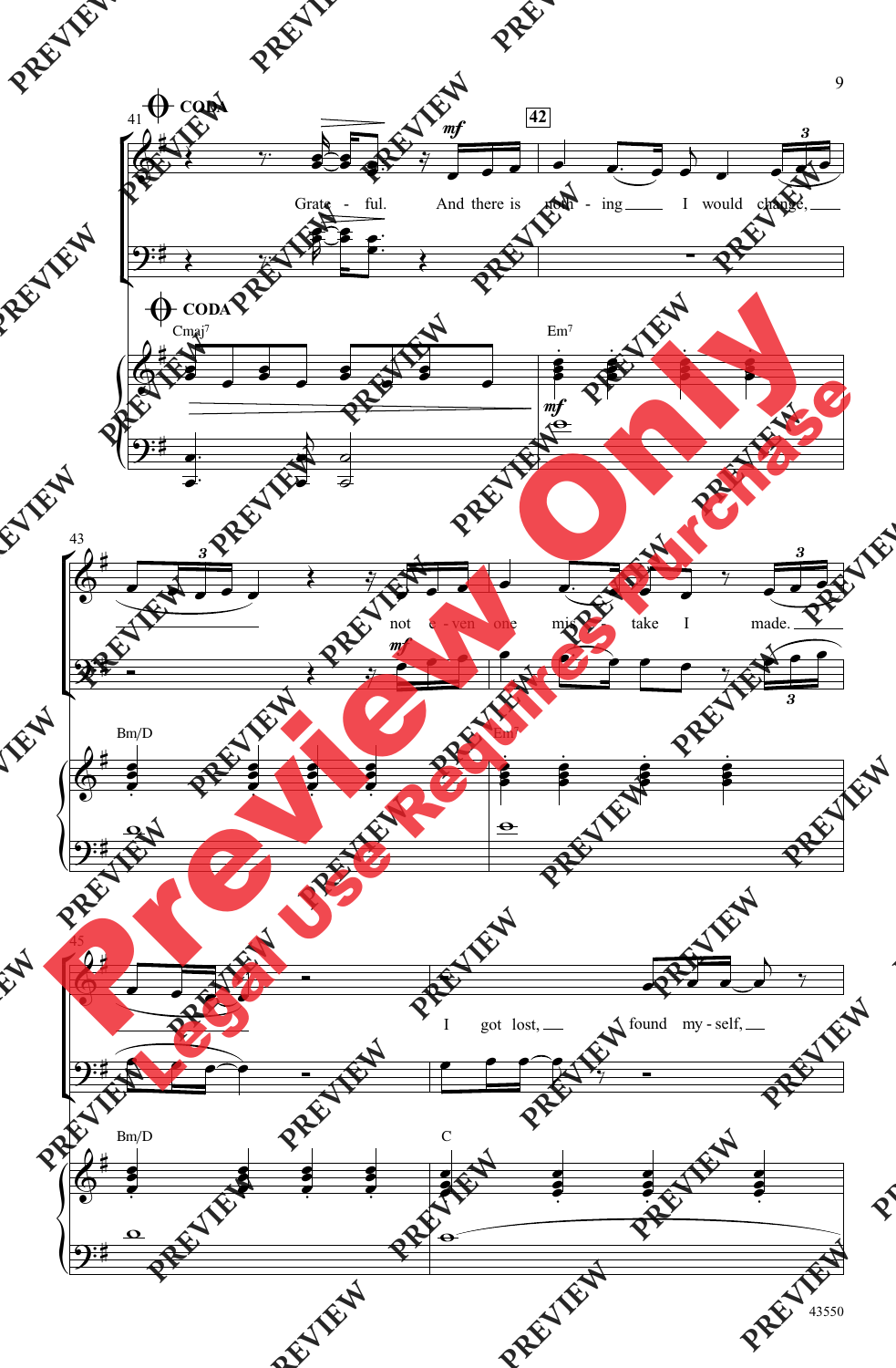